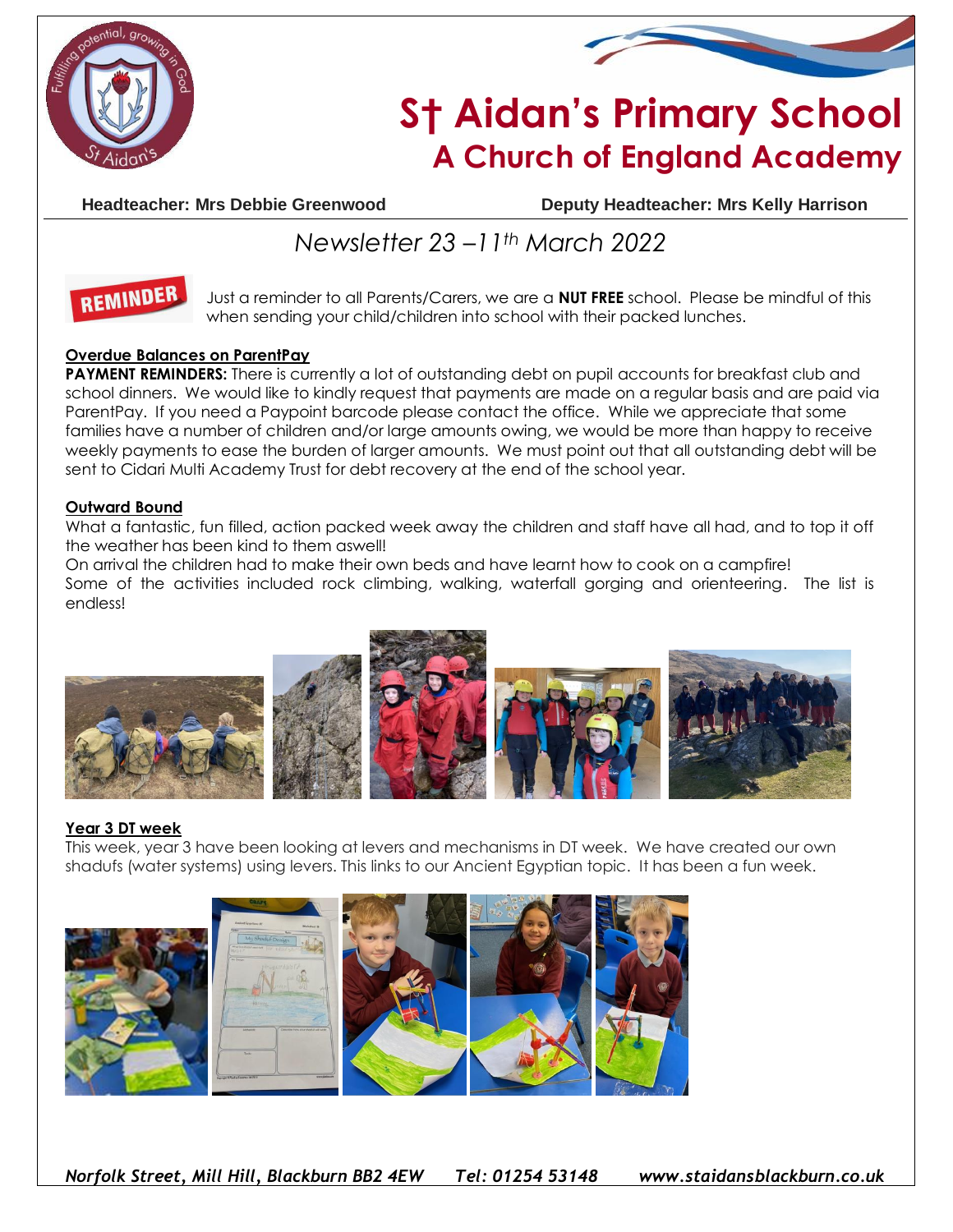#### **Police visit to Reception class**

We had a very special visitor in Reception on Wednesday. Police Officer Page came to tell us all about how the Police help us.

The children got to try on a variety of Police uniforms and also sit in a Police car. Office Page also found Doc, Bob and Miss Keegan's ring. Doc and Bob are now in jail!



#### **Let's Go Sing @ The Rovers**

An exciting opportunity for our Junior children to participate in, Thursday 28th April 2022 at Ewood Park. Parents/Carers are welcome to come and hear the joyous sound of 4000 children from over 100 Lancashire Schools singing to fill the stands.

Tickets are priced at Adults £7.00, Children U16 £1.50. **More information to follow**

#### **Blackburn Hawks**



Following the success of last Sunday's ticket offer, Blackburn Hawks are offering a **50% discount** for their next match, Sunday 13th March against Billingham Stars. Families pay on entry with the ticket, £5.00 per adult, £2.50 per child



#### **Royal Academy of Arts – The Young Artist's Summer Show**



**Do we have any budding artists?** Children aged 4-19yrs are welcome to submit artworks in any medium, including drawing, sculpture, painting, photography, textiles, video, performance – whatever you like! There is no theme to this year's exhibition and each child is able to submit up to one individual artwork of their choice. Selected artworks will be displayed in online and on-site exhibitions at the RA this summer.

**Submissions are currently open for this year's exhibition and will close on Wednesday 30th March at 5pm.** More information about the project, last year's exhibitions and how to get involved can be found via the website [https://youngartists.royalacademy.org.uk/.](https://youngartists.royalacademy.org.uk/?utm_source=web%20address&utm_medium=email&utm_campaign=Learning%20%7C%20YASS%20%7C%20SchoolOutreachEmails%20%7C%20ORGANIC%20%7C%20BuyNow%20%7C%20INT&utm_content=ORGANIC&utm_term=20211701) There is also a useful FAQ page [https://youngartists.royalacademy.org.uk/faqs](https://youngartists.royalacademy.org.uk/faqs?utm_source=web%20address&utm_medium=email&utm_campaign=Learning%20%7C%20YASS%20%7C%20SchoolOutreachEmails%20%7C%20ORGANIC%20%7C%20BuyNow%20%7C%20INT&utm_content=ORGANIC&utm_term=20210317)

*Norfolk Street, Mill Hill, Blackburn BB2 4EW Tel: 01254 53148 www.staidansblackburn.co.uk*